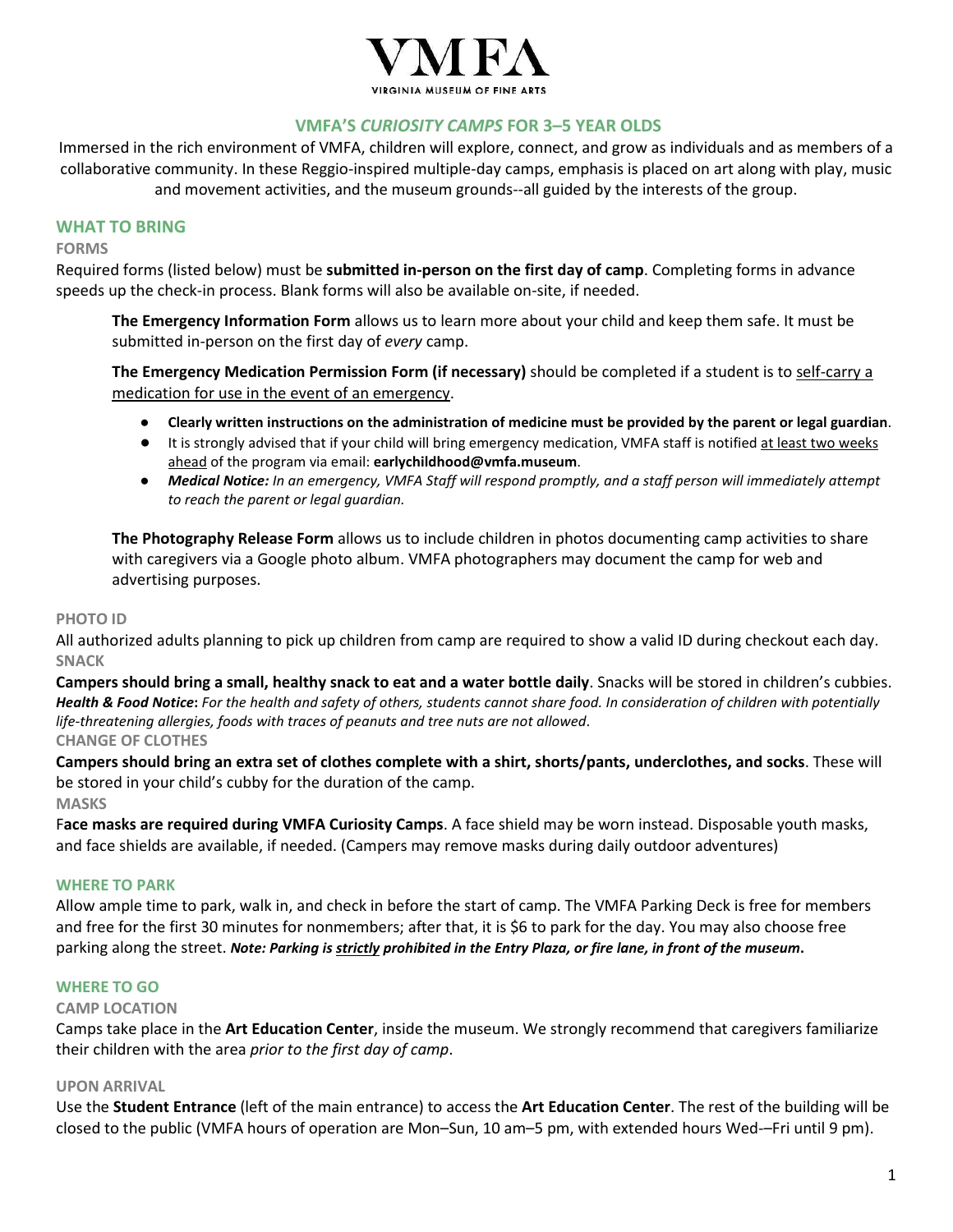

#### **WHAT TO WEAR**

Wear clothing that is appropriate for a messy art camp. Comfortable, closed-toed shoes and a long-sleeved shirt are recommended—it's often cool inside!

#### **CAMP POLICIES + PROCEDURES**

#### **CHECK-IN**

Upon arrival, please wait in line while we verify paperwork or welcome students to camp. Check-in consists of a "no contact" check-in, and voluntary temperature check. We appreciate your patience!

- Don't forget the Emergency Forms on the first day.
- Campers must be checked in by an authorized adult.
- Please be mindful and Physical distance from others while waiting in line.
- **Only students, staff, and interns are typically allowed in the studios** (no caregivers or siblings).

#### **CHECK-OUT**

When campers are ready for dismissal, a staff person will begin the checkout process. Staff will check IDs while you wait and gather students every few minutes.

- Authorized adults must show a **valid Photo ID** before we can release a camper from the studio.
- Checkout is located in the **Art Education Center**.
- **Plan for extra time on Fridays**, as students bring most of their artwork home at the end of the week.
- If you need to pick up your child early from camp, make arrangements during check-in, when possible. Otherwise, camp staff may not always be available to assist you right away.
- In the **event of an emergency, phone Visitor Services at 804.340.1405** and ask them to radio camp staff.

#### **TIMELY PICKUP**

Pick-up time begins promptly at the end of camp (noon). Late pick-ups may result in dismissal from the program. If your child is not picked up within 10 minutes, VMFA staff will attempt to reach you first, and then other contacts. If you are **running late**, leave a message at **804.340.1343**.

#### **CANCELLATION POLICY**

Curiosity Camps are non-refundable and cannot be transferred to another camp. Be sure to mark your calendar and save your confirmation email upon registering for camp(s).

#### **CAMP CONDUCT**

Please review the following rules with your children before the start of camp:

- 1. Be kind to teachers, classmates, and materials.
- 2. Be careful and safe in the studios, galleries and museum grounds.
- 3. Have fun! ☺

#### **CONSEQUENCES**

We use positive reinforcement and logical consequences for challenging moments. We empower children to have a constructive role in solving and fixing problems. VMFA staff will inform parents when behavioral issues arise.

#### **EVALUATIONS**

Students and/or parents will be asked to complete a survey at the end of camp. We value your opinion!

**QUESTIONS EMAIL** [earlychildhood@vmfa.museum](mailto:earlychildhood@vmfa.museum) **PHONE** 804.340.1343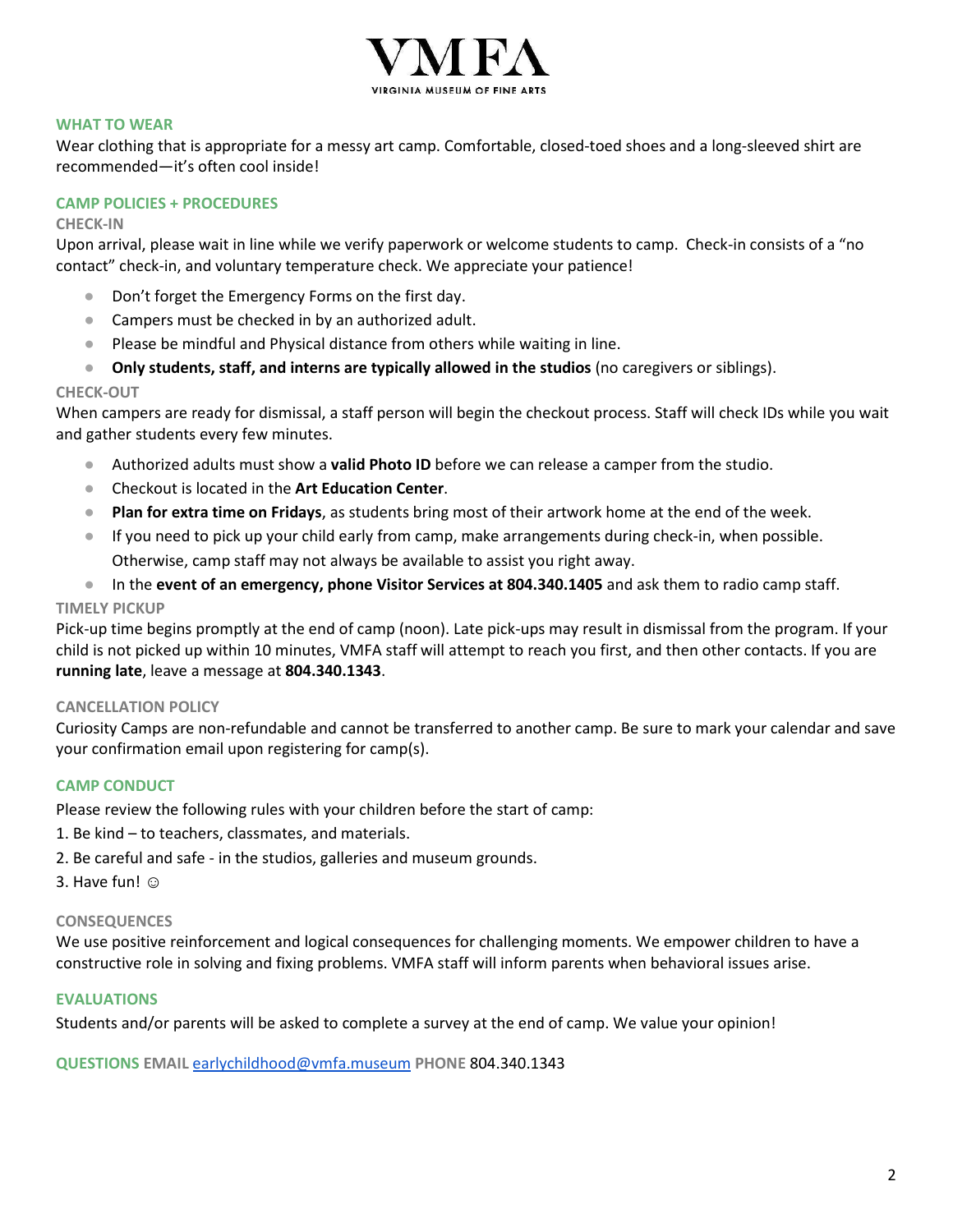

## VMFA EARLY CHILDHOOD SUMMER CAMPS: COVID-19 PROTOCOLS

#### **EARLY CHILDHOOD EDUCATION PROGRAMS RESPONSE TO COVID-19**

VMFA camp staff are committed to providing a safe and healthy space for our students, teachers, staff, volunteers, and visitors. While there is an inherent risk of exposure to COVID-19 with any in-person experience, we make sincere efforts to mitigate this exposure. We continue to implement select mitigations, specific to our programs, that have proven effective throughout the pandemic.

Following the CDC's Early Childhood Education and Child Care Guidance, the museum requires the use of masks for all participants and faculty/staff in Early Childhood Education programs. Participants and teachers, while remaining physically distant, are welcome to remove their masks outdoors.

*Please note Protocols for Early Childhood Education Programs are subject to change at any time.* 

#### **COVID-19 SYMPTOMS & SCREENING QUESTIONS**

Please self-screen prior to attending camp or class. If a student, caregiver, teacher, or other staff member can answer "YES" to one of the following questions within 24 hours of class, they should remain home and notify VMFA Early [Childhood Staff](mailto:earlychildhood@vmfa.museum) of their absence.

- **1.** *Have you or a member of your household been in contact with someone in the past 14 days with suspected or confirmed COVID-19?*
- **2.** *Do you or a member of your household have any of the following symptoms that cannot be attributed to health conditions?* Fever (100.4°F or higher) or chills, cough, sudden shortness of breath or difficulty breathing, fatigue, muscle or body aches, headache, new loss of taste or smell, sore throat, congestion or runny nose, nausea or vomiting, diarrhea.

#### **HEALTH & SAFETY PRECAUTIONS**

While the following list is subject to change based on updated recommendations and restrictions, here are some of the changes and precautions we have taken in effort to reduce the risk of exposure to COVID-19 during our programs:

- Enrollment has been reduced to six (6) or fewer students per class.
- Properly worn face masks are required for all participants and staff, at all times, unless they are eating or physically distanced outside.
- Six feet of physical distancing is practiced, when possible.
- Studio seating provides at least 6ft of social distance and/or a physical bearer so students can safely learn and create.
- A "no contact" check-in process has been implemented, which includes a brief screening and no contact temperature check.
- Teachers and other staff are screened prior to class.
- Only registered students, teachers, and staff are allowed in the studios.
- Products such as hand soap, hand sanitizer, disposable masks, disposable face shields, disinfectant wipes, gloves, and other PPE are readily available to students and staff, as needed.
- Air purifiers are installed in all the studio and classroom spaces, museum ventilation systems meet approved standards.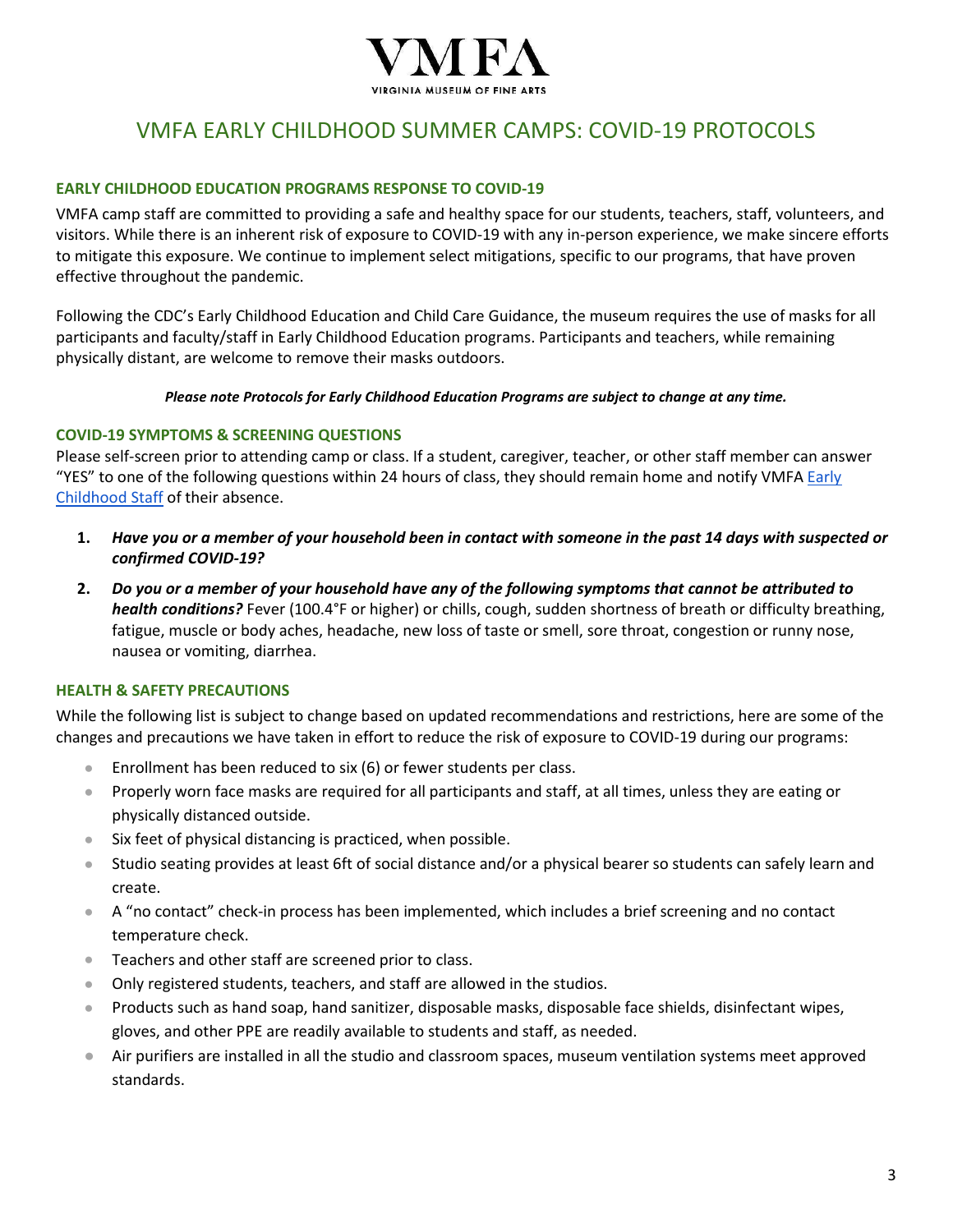

#### **STUDIO SAFETY & CLEANING PRACTICES**

- VMFA Facility Services Associates thoroughly clean studios, restrooms, and high-traffic areas; restock supplies such as soap, hand sanitizer, and paper towels; and remove trash and recycling daily.
- Staff uses approved disinfectant cleaner to wipe down surfaces.
- Staff cleans frequently touched surfaces such as workstations, door handles, and sink areas throughout class, when possible.
- Use disposable products in place of shared supplies, when possible (e.g. paper plates instead of paint palettes).
- Sanitize all tools and supplies that can be reused for another class, such as scissors and easels.
- Require hand washing or sanitizing upon arrival and departure and throughout class, especially after touching face, nose blowing, sneezing, or coughing. Handwashing stations and hand sanitizers are available in all studios and restrooms.
- Encourage students to clean up after themselves after each project.

#### **PROTOCOL FOR POSITIVE CASE**

VMFA Staff coordinates with Virginia Museum of Fine Arts Human Resources for assistance in guiding and advising us on appropriate steps to ensure the safety and well-being of our patrons, staff, and volunteers. *Please keep in mind that protocols are subject to change.*

If a student, Early Childhood Staff member, or someone in their households, tests positive for COVID-19, all participants and caregivers, will be notified, via email, within 24 hours of Early Childhood Staff becoming informed of the positive test results. After the email is sent, you may receive a follow-up phone call by the next day to ensure you received the message.

Closure of studio(s) and other areas where an individual with COVID-19 was present may be necessary for deep cleaning and disinfection. Areas could close for the day or up to the remainder of the week or camp, dependent upon the severity of the case.

- A student who tests positive cannot return to the program until they have shown a negative COVID-19 test result and/or a doctor's note to the Early Childhood Education Coordinator; are fever and symptom-free for over 24 hours without assistance from a fever-reducing medication; and/or has completed appropriate quarantine. They must also receive clearance from the coordinator prior to return, who will work closely with our Human Resources Department to ensure safe practices. Email, [Lori.coffey@vmfa.museum](mailto:Lori.coffey@vmfa.museum) or call 804-340-1343
- A Staff person who tests positive for COVID-19 must be cleared by HR; staff cannot return to work until their symptoms subside and they have received two negative PCR tests within 24 hours after completing 10-14 days of quarantine.

#### **PROTOCOL FOR IN-CLASS DISPLAY OF SYMPTOMS**

Anyone showing symptoms such as a high fever, persistent cough, shortness of breath, chills, sore throat, muscle aches, nausea, vomiting, headache, fatigue, diarrhea, or loss of taste or smell, will be removed from the group and required to leave the museum as soon as possible.

**Should a student become ill**, staff will contact the caregiver and arrange for immediate pickup. In the meantime, the student will be removed from camp and in the care of camp staff.

**Should a teacher become ill** during class, another staff member will take over duties and may relocate students to a different area. Caregivers will be notified right away and asked to pick up their children from the museum. The teacher will leave the premises as quickly as possible.

*In the event that symptoms become life threatening VMFA Security Staff will dispatch EMS and provide first aid; Camp Staff will immediately begin contacting the parents or legal guardians.*

#### **IMPORTANT CLASS INFORMATION/FREQUENTLY ASKED QUESTIONS**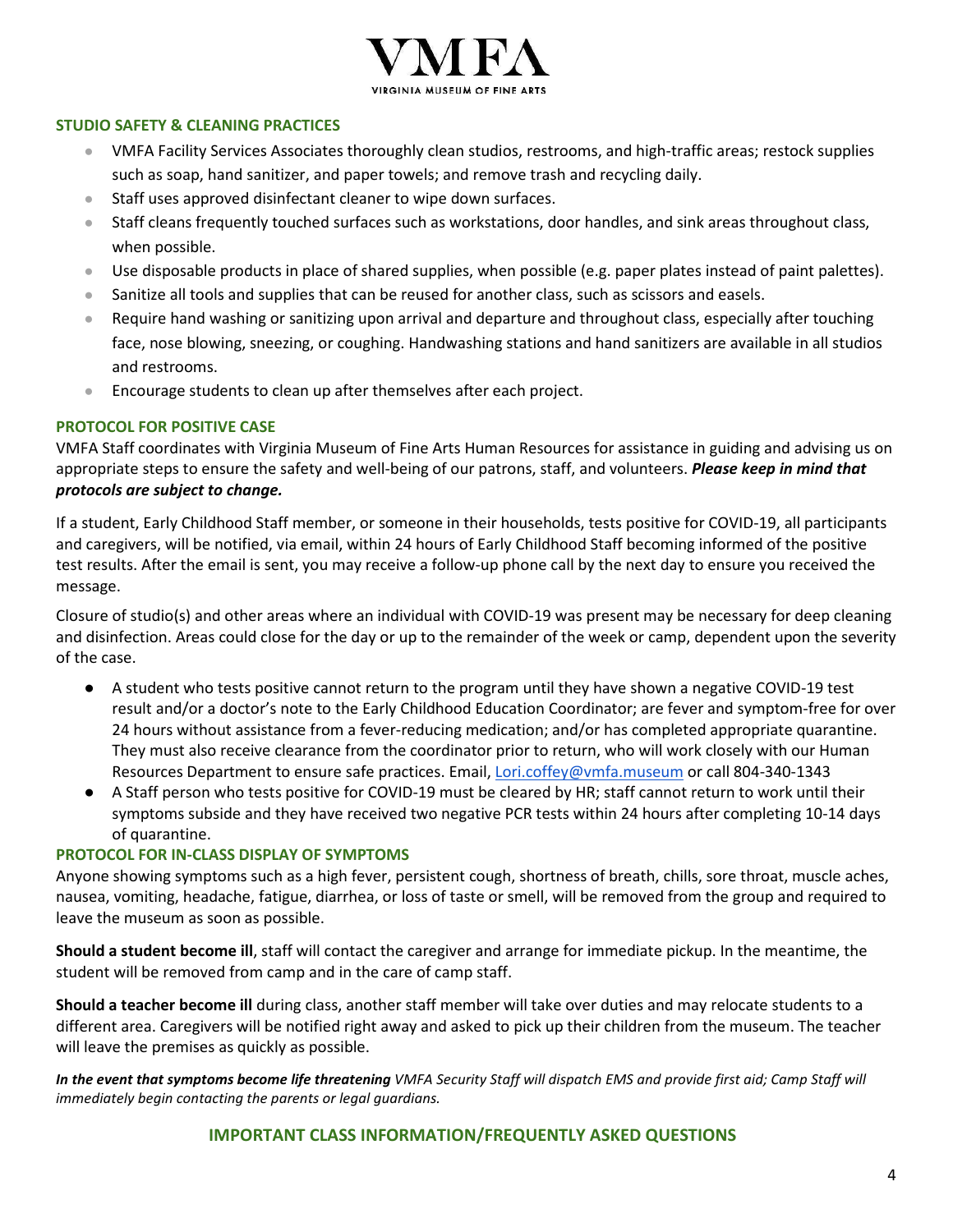

#### **GENERAL FAQs**

#### **How can I prepare my child for class?**

Review what will happen when you arrive at the museum. Please talk to your child about wearing a mask and what it means to physically distance. Students should visit the bathroom on the way into class and wash their hands before check-in. Floor markers will help children see where to stand while waiting their turn to check in. Voluntary, no-touch, temperature checks will take place prior to entering the Classroom or Studio.

#### **What if my child misses a class?**

Please mark your calendars. VMFA does not provide refunds or allow transfers for missed classes. If your child has symptoms of COVID-19, however, please contact Visitor Services via [email](mailto:visitorservices@vmfa.museum) or phone 804.340.1405 prior to class, if possible, and VMFA may waive this policy.

#### **Will classes visit the galleries or special exhibitions?**

Yes, Curiosity Camps will visit the galleries, often daily.

#### **What does a day in a VMFA Curiosity Camp look like?**

Campers spend most of their day in play and free exploration. Children are offered choices of sensory mats, light tables, building blocks, animals, books, and art materials at the studio tables. Morning circle takes place after check-in and includes singing, class discussions and story time, after morning circle class may visit the campus, the galleries or continue to work on projects that are in process. Halfway through class snack time occurs, often outside if weather permits. Children either visit the Sculpture Garden, Galleries, or continue projects/play activities in the studio for the second half of class.

#### **Will my child come home daily with art projects?**

Curiosity camps are centered on the child and the group's interests. Children explore play materials, art supplies and VMFA's campus with instructors providing experiences in response to their expressed preferences. Children will draw in journals daily, however, as they are encouraged to participate and build upon activities and art as they enjoy them, they may not make art every day. All art will be compiled and ready to be taken home on the last day of camp.

#### **Will VMFA Teachers still share images and quotes via a Google Photo Album?**

Yes, teachers and staff will continue to document the events of class each day through quotes and photos. Caregivers will receive an email at the beginning of the week, mid-week and at the end of the week, with updates to the google photo album. Teachers always appreciate your feedback and comments when reviewing the album.

#### **Does VMFA offer scholarships for Curiosity Camps?**

Unfortunately, at this time, we are unable to offer scholarships for Curiosity Camps. Scholarships are available for other Early Childhood Education programs. For more information please email earlychildhood@vmfa.museum.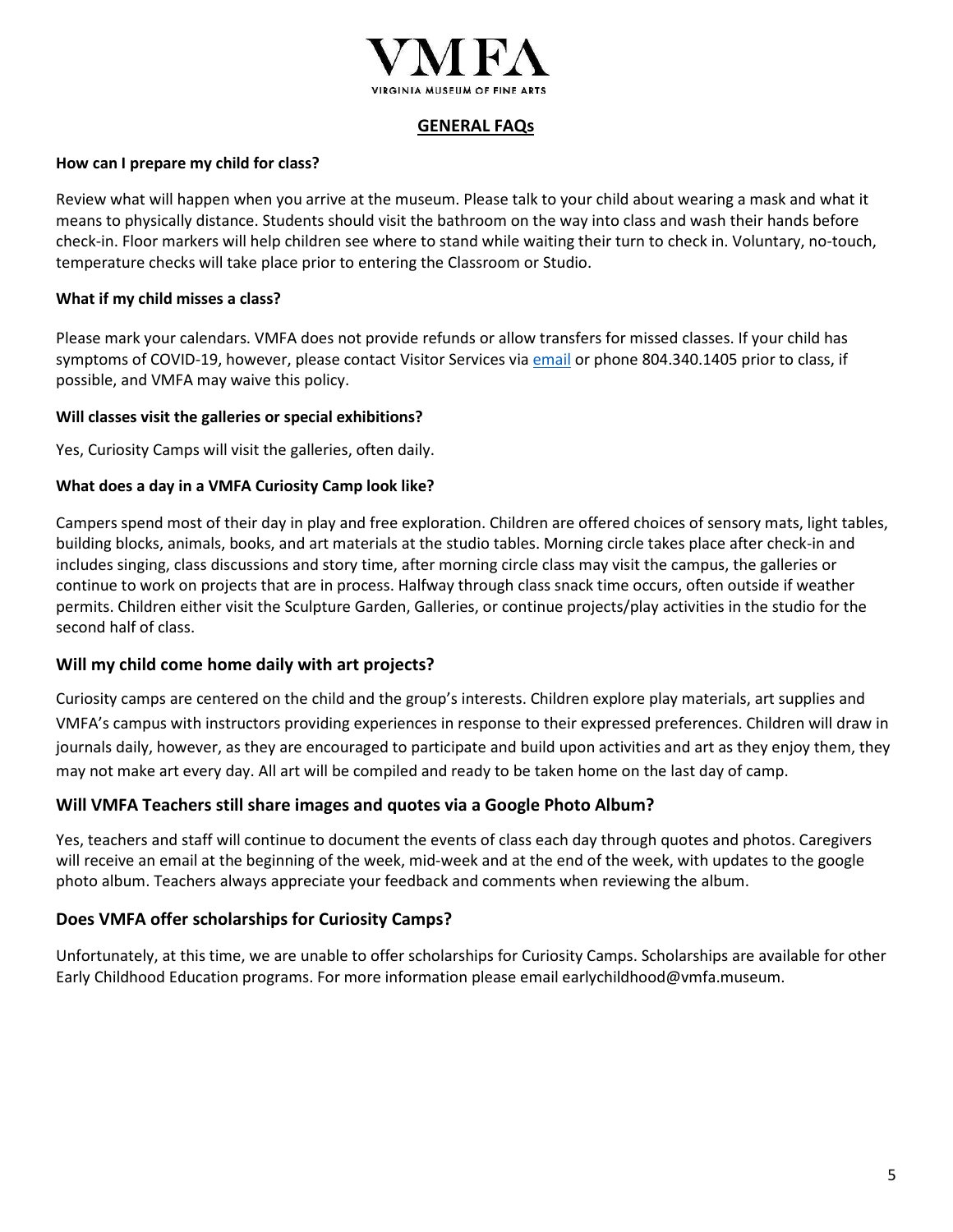### **EMERGENCY INFORMATION FORM | VMFA EARLY CHILDHOOD PROGRAMS**

Forms must be submitted during check-in on the first day of camp or class each season before your child can participate in the program. To update or change information, i.e. emergency contacts, new allergies, etc., please submit a new form. (Feel free to write more on the back, if needed.)

|                                              | Student's Full Name                                                                                                                                                                                                                                                     |                        | Prefers to<br>be called a state of the called                                                                       | Pronoun |
|----------------------------------------------|-------------------------------------------------------------------------------------------------------------------------------------------------------------------------------------------------------------------------------------------------------------------------|------------------------|---------------------------------------------------------------------------------------------------------------------|---------|
|                                              |                                                                                                                                                                                                                                                                         |                        | <b>Birthdate</b>                                                                                                    | (Age )  |
| Parent or Legal Guardian Contact Information |                                                                                                                                                                                                                                                                         |                        |                                                                                                                     |         |
|                                              |                                                                                                                                                                                                                                                                         |                        | Email                                                                                                               |         |
|                                              |                                                                                                                                                                                                                                                                         | Phone # 2008 2009 2012 |                                                                                                                     |         |
|                                              | <b>Emergency Contacts</b> in the event that the parents or guardians cannot be reached                                                                                                                                                                                  |                        |                                                                                                                     |         |
|                                              |                                                                                                                                                                                                                                                                         |                        |                                                                                                                     |         |
|                                              |                                                                                                                                                                                                                                                                         |                        |                                                                                                                     |         |
|                                              | Other Adults Authorized to Pick Up such as another parent or sitter. If there is an adult who may NOT pick up your child, notify staff at check-in.                                                                                                                     |                        |                                                                                                                     |         |
|                                              |                                                                                                                                                                                                                                                                         |                        |                                                                                                                     |         |
| 2. Name                                      | <b>Solution Section And America Article Section Article Article Article Article Article Article Article Article A</b>                                                                                                                                                   |                        |                                                                                                                     |         |
|                                              | your child is not picked up on time, VMFA staff will try to reach you immediately, followed by emergency contacts and others adults authorized to<br>pick up. If you are running late, call 804.340.1343 to leave a message.                                            |                        |                                                                                                                     |         |
|                                              | Physician <b>Example 2018</b> Phone # Phone # Phone # Physician Phone # Phone # Phone # Phone # Phone # Phone # Phone # Phone # Phone # Phone # Phone # Phone # Phone # Phone # Phone # Phone # Phone # Phone # Phone # Phone # Pho                                     |                        |                                                                                                                     |         |
|                                              |                                                                                                                                                                                                                                                                         |                        |                                                                                                                     |         |
| List any known allergies                     |                                                                                                                                                                                                                                                                         |                        |                                                                                                                     |         |
|                                              | 2. All and the seasons and the seasons of the seasons of the seasons of the seasons of the seasons of the seasons of the seasons of the seasons of the seasons of the seasons of the seasons of the seasons of the seasons of                                           |                        |                                                                                                                     |         |
| accompanying medical sheet.                  | List any medical conditions you would like for us to know about. Please also list any emergency self-carry medications and complete the                                                                                                                                 |                        | <u> 1980 - John Stein, markin sammen fyrstu stjórn og fyrir sem fyrir sem fyrir sem fyrir sem fyrir sem fyrir s</u> |         |
|                                              |                                                                                                                                                                                                                                                                         |                        |                                                                                                                     |         |
| have a successful camp experience.           | We'd love to learn more about this student! Tell us a little about their personality, likes (or dislikes), or anything that may help them                                                                                                                               |                        |                                                                                                                     |         |
|                                              | COVID-19 Screening   Please initial each line to confirm that you have read and understand the information below.                                                                                                                                                       |                        |                                                                                                                     |         |
| note/negative test.                          | I am aware of COVID-19 symptoms listed on CDC.gov and agree to keep my child home if they experience any one of these symptoms.<br>If my child displays symptoms of illness during class, I will pick them up immediately. I will not return to VMFA without a doctor's |                        |                                                                                                                     |         |
|                                              | I understand that masks are required indoors (unless a doctor's note is provided); physically distanced breaks are an exception.                                                                                                                                        |                        |                                                                                                                     |         |
|                                              | I have read and understand VMFA's Summer Camp Cancellation Policy listed in the Studio Programs Information Packet.                                                                                                                                                     |                        |                                                                                                                     |         |
|                                              |                                                                                                                                                                                                                                                                         |                        |                                                                                                                     |         |

*treatment."*

**Parent/Guardian's Signature Date**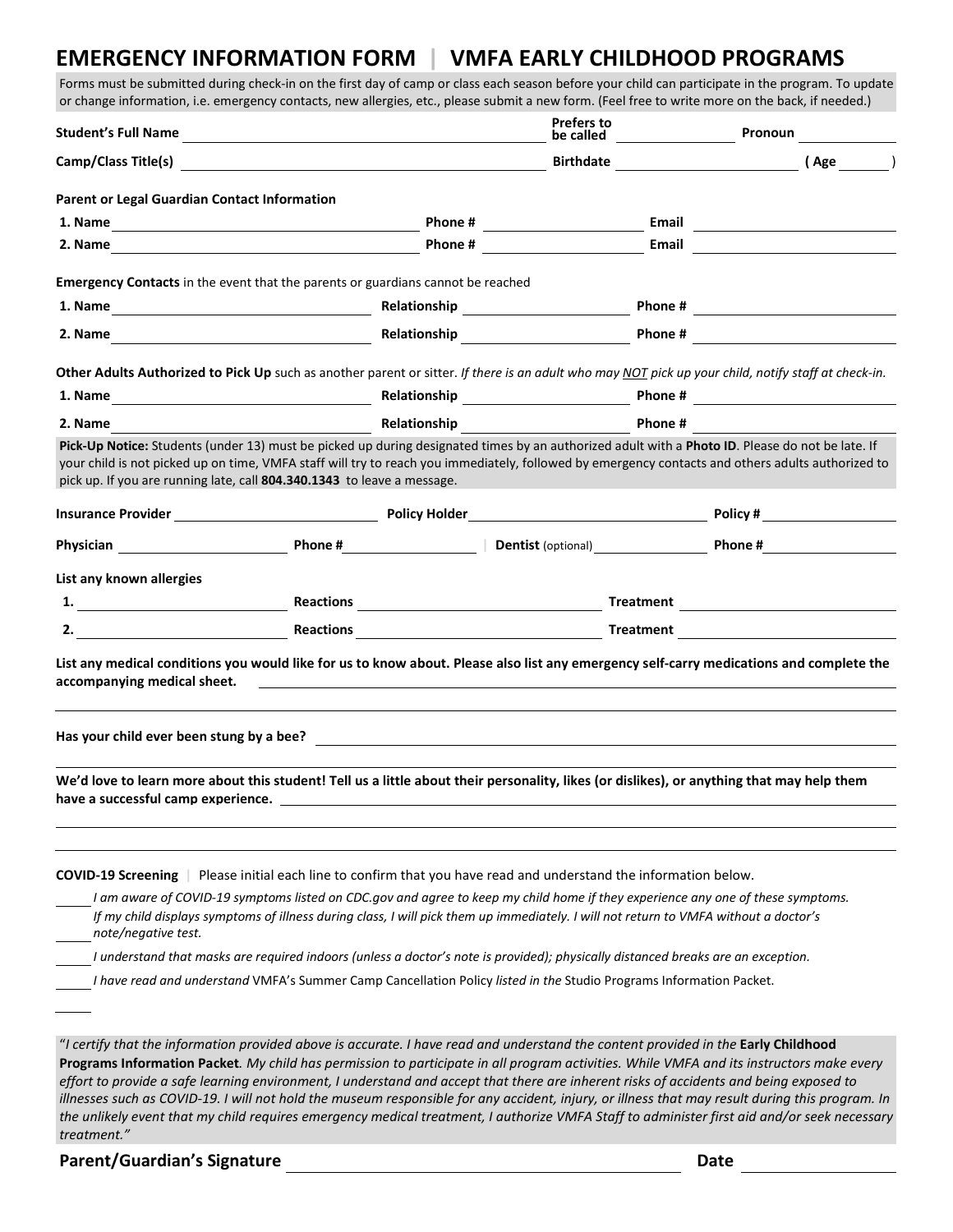

#### VIRGINIA MUSEUM OF FINE ARTS

#### **Guardian and Minor Model Release Form**

(Age 17 and below)

Virginia Museum of Fine Arts (VMFA) frequently has photographers/videographers photographing different events, tours, and programs held at the museum for the photographic archives; photographs to be used to document the various educational programs and to be used for the museum's print and electronic promotional use such as but not limited to brochures, advertisement / announcement of events and studio classes, museum calendar, museum website, etc.

#### [PLEASE PRINT]

|           |  | (please print parent or legal guardian name), agree to allow the<br>VMFA unencumbered use of photographic images or film taken of or that include myself and/or<br>(print child's / minor's name*) for VMFA promotional use. |  |
|-----------|--|------------------------------------------------------------------------------------------------------------------------------------------------------------------------------------------------------------------------------|--|
| Signature |  |                                                                                                                                                                                                                              |  |
| Address   |  |                                                                                                                                                                                                                              |  |
|           |  |                                                                                                                                                                                                                              |  |
| Telephone |  | Date                                                                                                                                                                                                                         |  |
| Email:    |  |                                                                                                                                                                                                                              |  |

\*Name of child / minor is never identified or notated in captions when photographs/videos are used

#### **OPT OUT**

Please do not photograph my child / minor example and the state of child / minor and the state of child / minor) during their museum visit. (I will notify the teacher, group leader who will discreetly identify your child to the museum's photographer or videographer at the beginning of the visit)

| Signature                                                                                                                                              |                                                           |  |  |  |
|--------------------------------------------------------------------------------------------------------------------------------------------------------|-----------------------------------------------------------|--|--|--|
| <b>Address</b>                                                                                                                                         | <u> 1980 - John Stone, Amerikaansk politiker († 1908)</u> |  |  |  |
|                                                                                                                                                        |                                                           |  |  |  |
| Telephone                                                                                                                                              | Date                                                      |  |  |  |
| Email:                                                                                                                                                 |                                                           |  |  |  |
|                                                                                                                                                        |                                                           |  |  |  |
| <b>VMFA Event &amp; Date:</b><br><u> 1980 - Johann Stoff, deutscher Stoff, der Stoff, der Stoff, der Stoff, der Stoff, der Stoff, der Stoff, der S</u> |                                                           |  |  |  |
|                                                                                                                                                        |                                                           |  |  |  |

#### VIRGINIA MUSEUM OF FINE ARTS

200 N. Arthur Ashe Boulevard | Richmond, Virginia 23220-4007| T 804.340.1400 | F 804.340.1548 | [www.VMFA.museum](http://www.vmfa.museum/)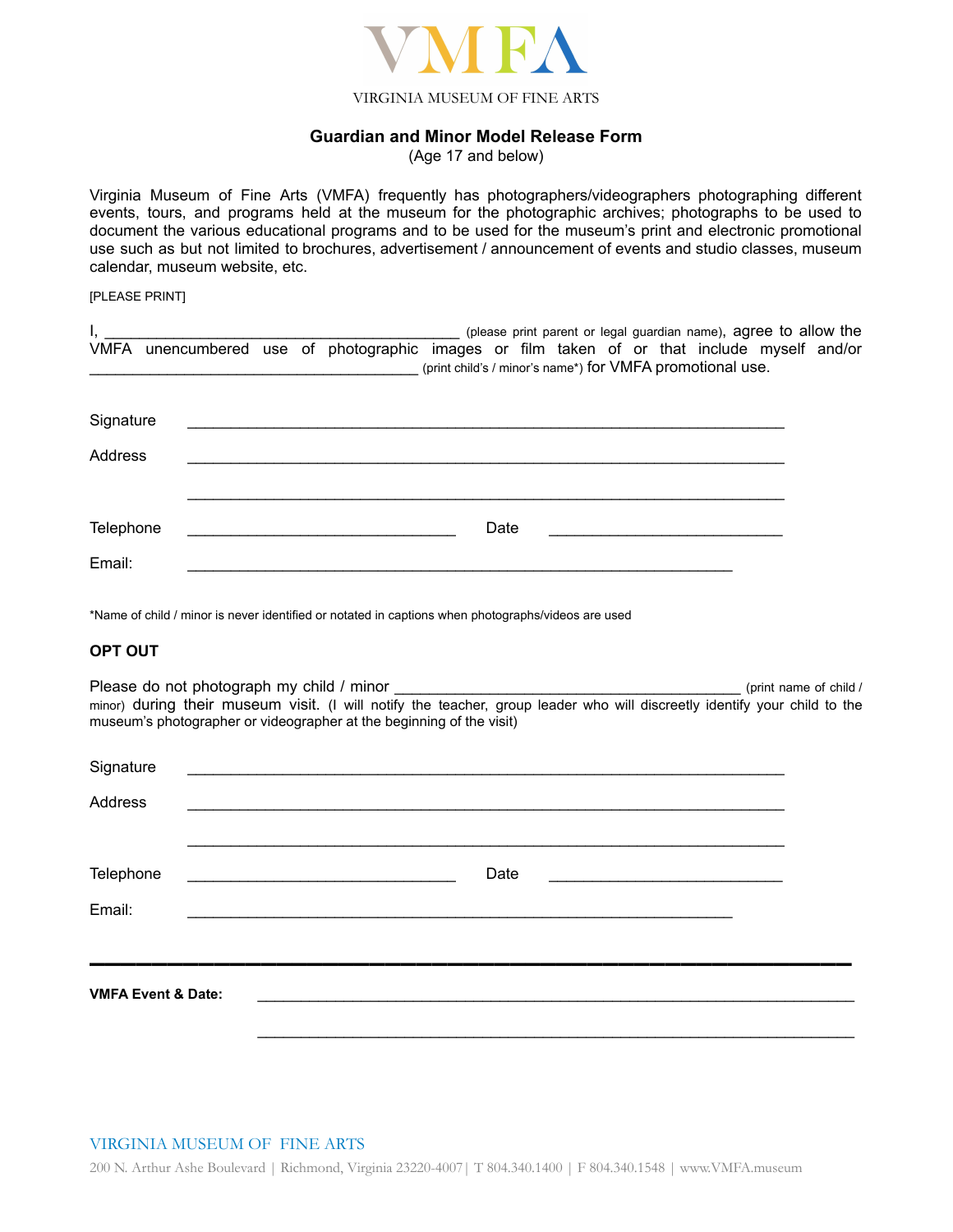

# **Emergency Medication Permission Form**

Medications prescribed for an individual student in the event of an emergency MUST be kept in the original container bearing the original pharmacy label with student's name, medication, and dosage. **NO medication (prescribed or over the counter) shall be dispensed without written permission of the legal guardian of the student.** The pharmacy label can serve as the written order of the physician.

## **To Be Completed By the Parent/Legal Guardian**

Please supply written, detailed directions on the administration/dispense of emergency medication:

| I authorize VMFA personnel to administer the above medication to my child in an emergency using |
|-------------------------------------------------------------------------------------------------|
| instructions I have provided on this form.                                                      |

| Parent/Guardian signature | Date           |
|---------------------------|----------------|
| Home Address              |                |
| Home Telephone            | Work Telephone |